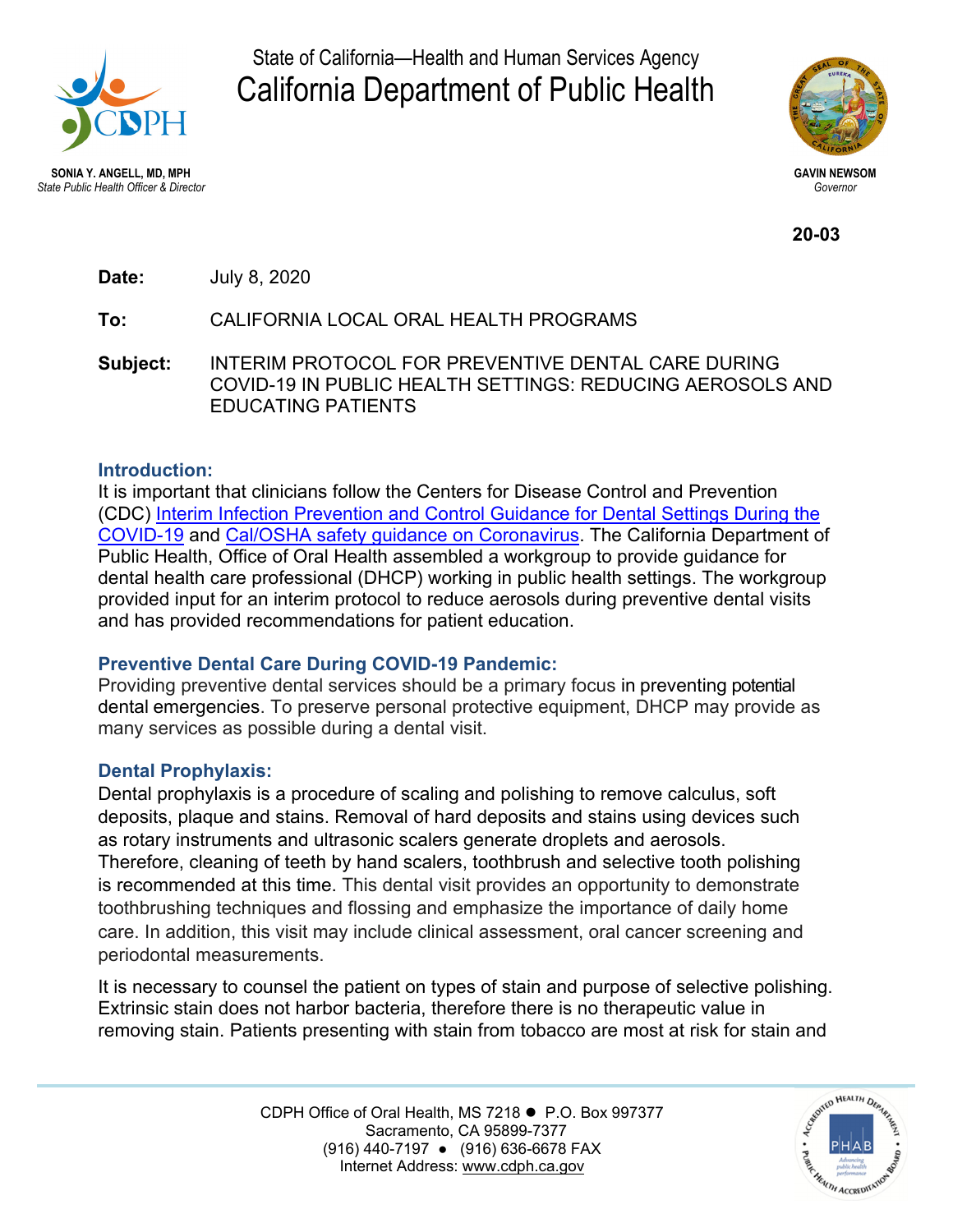other negative health outcomes. Counseling and referring patients who use tobacco products to the California Smoker's Hotline https://www.nobutts.org/ is advised.

#### **Dental Sealants:**

Dental Sealants can be placed by cleaning tooth surfaces with a toothbrush to remove plaque and debris. Cotton tips and gauzes can be used instead of air/water syringe. When available, use four handed dentistry. Glass ionomer sealants are preferable because they are moisture tolerant and continue to release fluoride long after applied.

#### **Fluoride Varnish:**

Fluoride varnish can be painted on the teeth without performing dental prophylaxis. If fluoride varnish is placed in an alternative setting (e.g.: medical office, school, skilled nursing facility), appropriate personal protective equipment should be worn.

#### **Silver Diamine Fluoride (SDF):**

SDF can be placed with minimal aerosols and may be an alternative to restorations for some patients during this time. This can be accomplished by removing plaque and debris with gauze or oral hygiene aid (e.g.: toothbrush, proxy brush), and limiting the use of air and water. When available use of four handed dentistry should be employed.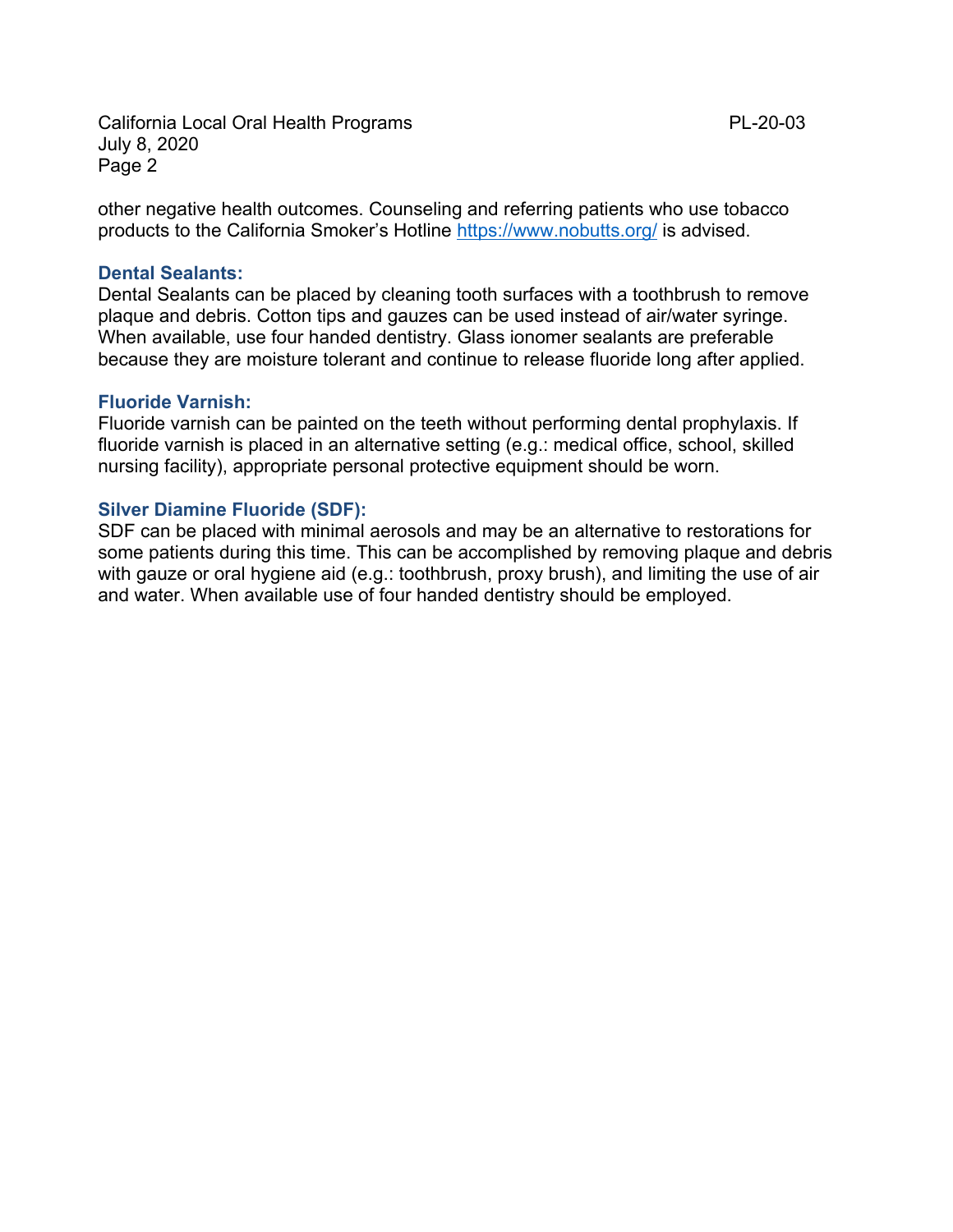# Interim Protocol for Preventive Dental Care During COVID-19 in **Public Health Settings: Reducing Aerosols and Educating Patients**



Note: Avoid or limit polishing on patients presenting with active gingival inflammation; this may exaggerate or worsen chances of bacteremia.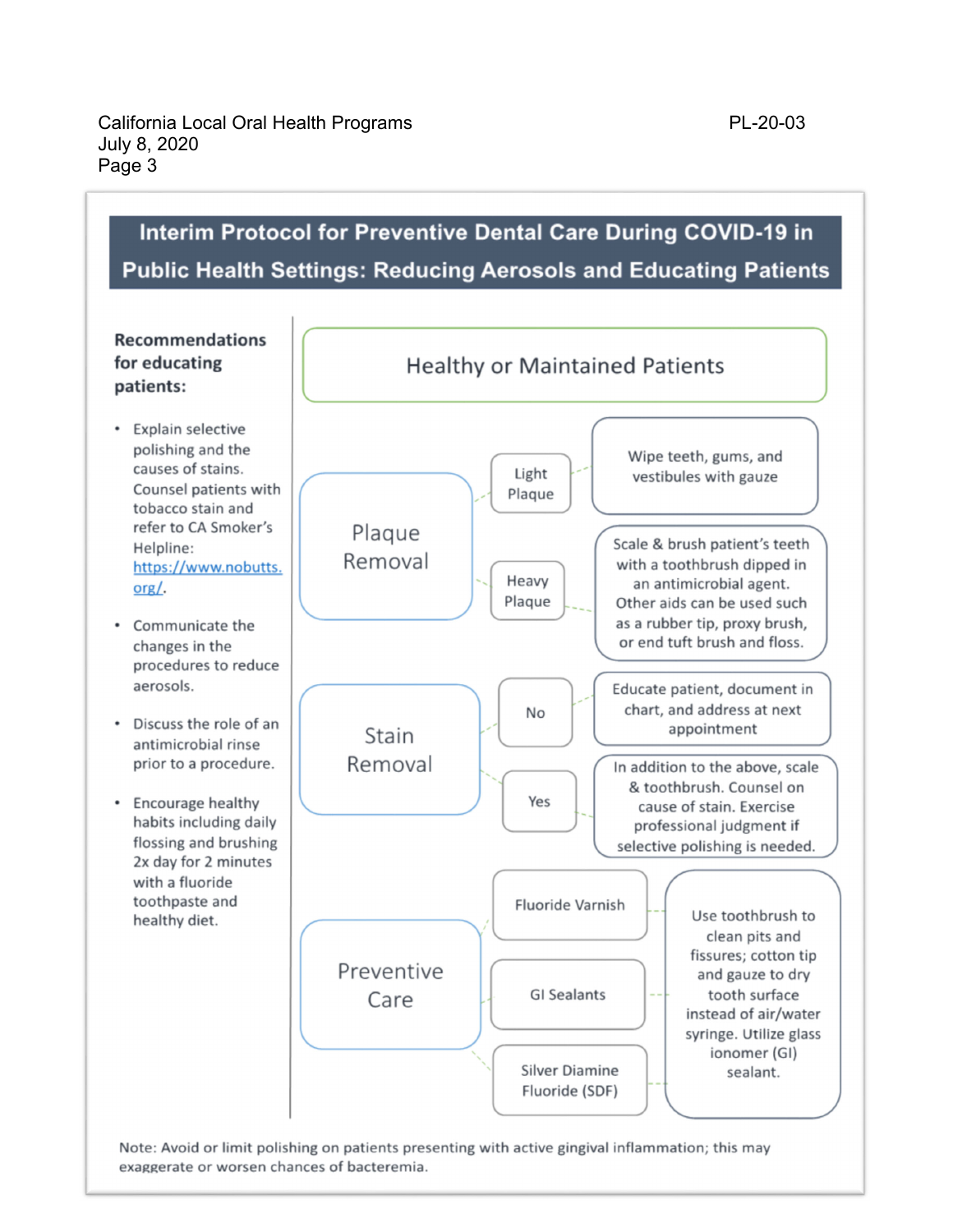## **Communication to the Dental Health Care Personnel to Limit or Reduce Aerosols at Prophy Appointment**

## **Prior to preventive dental visits - Messaging for the Patient:**

It is important to educate patients about the production of aerosols during a preventive dental visit and why this must be limited or reduced during the time of community transmission of COVID-19.

- Inform patients that some procedures may be different to limit or reduce aerosols including the use of the air/water syringe, ultrasonic scaling and polishing. Provide reasons for not using the rubber cup:
	- o Produces abundant aerosols and splatter that can present an infection transmission hazard
	- o Abrasives remove superficial fluoride rich enamel layer of tooth
- Communicate with patient before appointment and ask them to brush and floss their teeth.
- Brushing and flossing should be done at home and not in a public restroom. Educate patients that the procedures look and feel a little different at the dental clinic during the current COVID outbreak.
	- o Due to the aerosol and splatter produced during traditional dental cleanings, we feel this is a great opportunity to provide alternatives available in achieving and maintaining optimal oral health.
	- $\circ$  There is real value in these alternative methods, we are going to start with an antimicrobial mouthwash that has been shown to be valuable in decreasing disease from gingivitis to dental cavities.
	- o Fluoride varnish reduces sensitivity and cavities.

# **During Visit: Messaging for the Patient:**

Limiting or reducing aerosols is an important safety measure that dental clinics must now take to prevent transmission and assure the safety of staff and patients. Remind patients:

- **Routine home care is vital,** and they play a major role in the health of their mouth and body and helping to keep their immune system stronger to fight infection. Generally, routine home care should include:
	- o Brushing twice a day for two minutes with fluoride toothpaste.
	- o Floss or clean between teeth once a day.
	- o Limit foods and drinks containing sugar and fermentable carbohydrates.
	- o Drink tap water. Encourage the use of fluoridated water where available.
- **Wash hands before and after brushing and flossing.**
- **Replace toothbrushes when bristles begin to fray or after illness.**
- **If you have a dental emergency, call your dental office.** Do not go to the emergency room.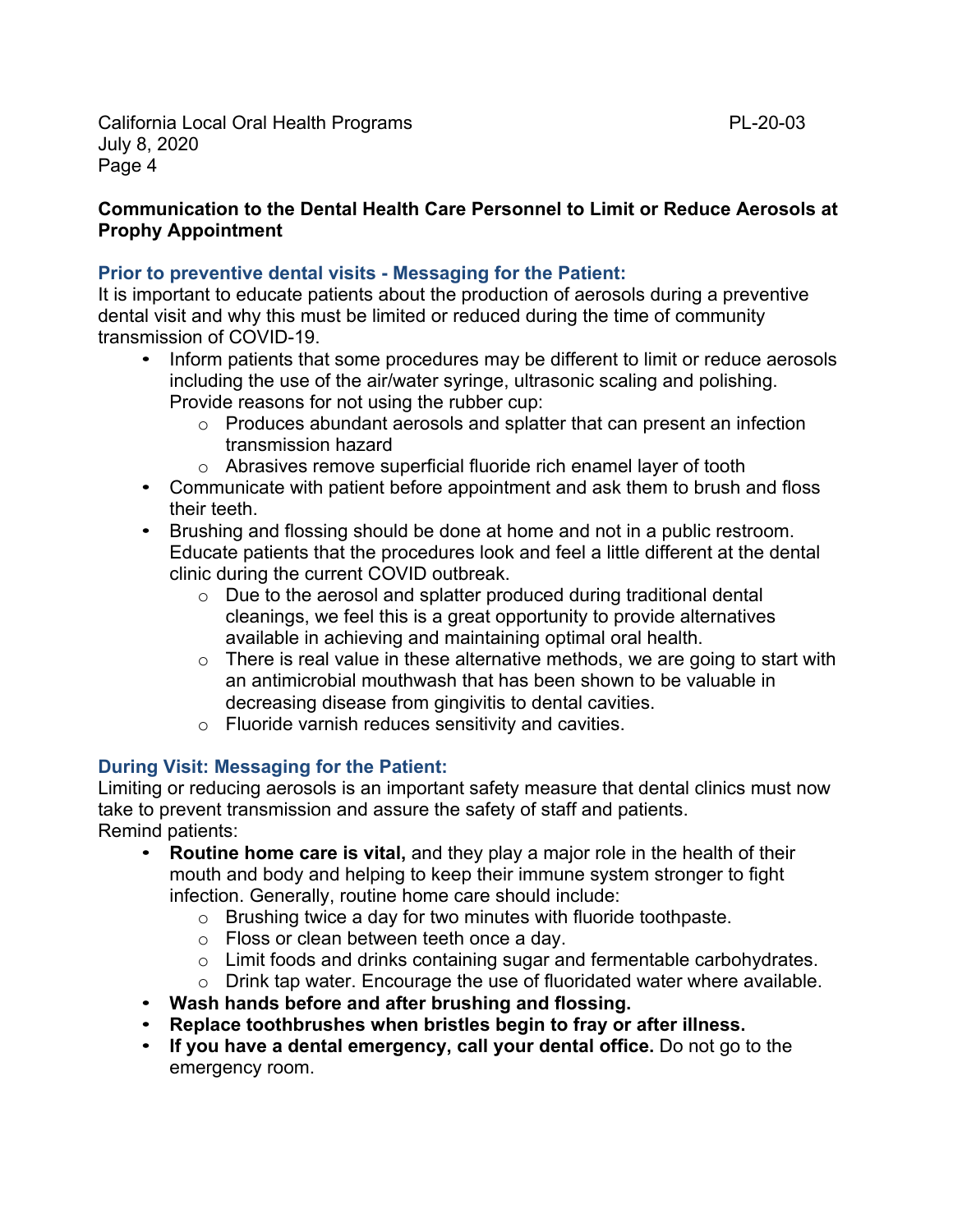#### **Conclusion:**

Providing preventive services plays a crucial role in preventing potential dental emergencies. However, DHCPs are also at high risk for exposure to SARS-CoV-2 because of aerosol generating procedures. Limiting or eliminating aerosols during preventive appointments will substantially reduce this risk of exposure and transmission. Educating patients about this modification to the practice of dentistry is an important priority, as well as promoting preventive care and routine home care. A protocol for DHCPs is provided in Appendix 1.

#### **Further Information:**

For questions regarding this guidance, please email DentalDirector@cdph.ca.gov or your program consultant.

Sincerely,

Jayank Knd

Jayanth Kumar, DDS, MPH State Dental Director Office of Oral Health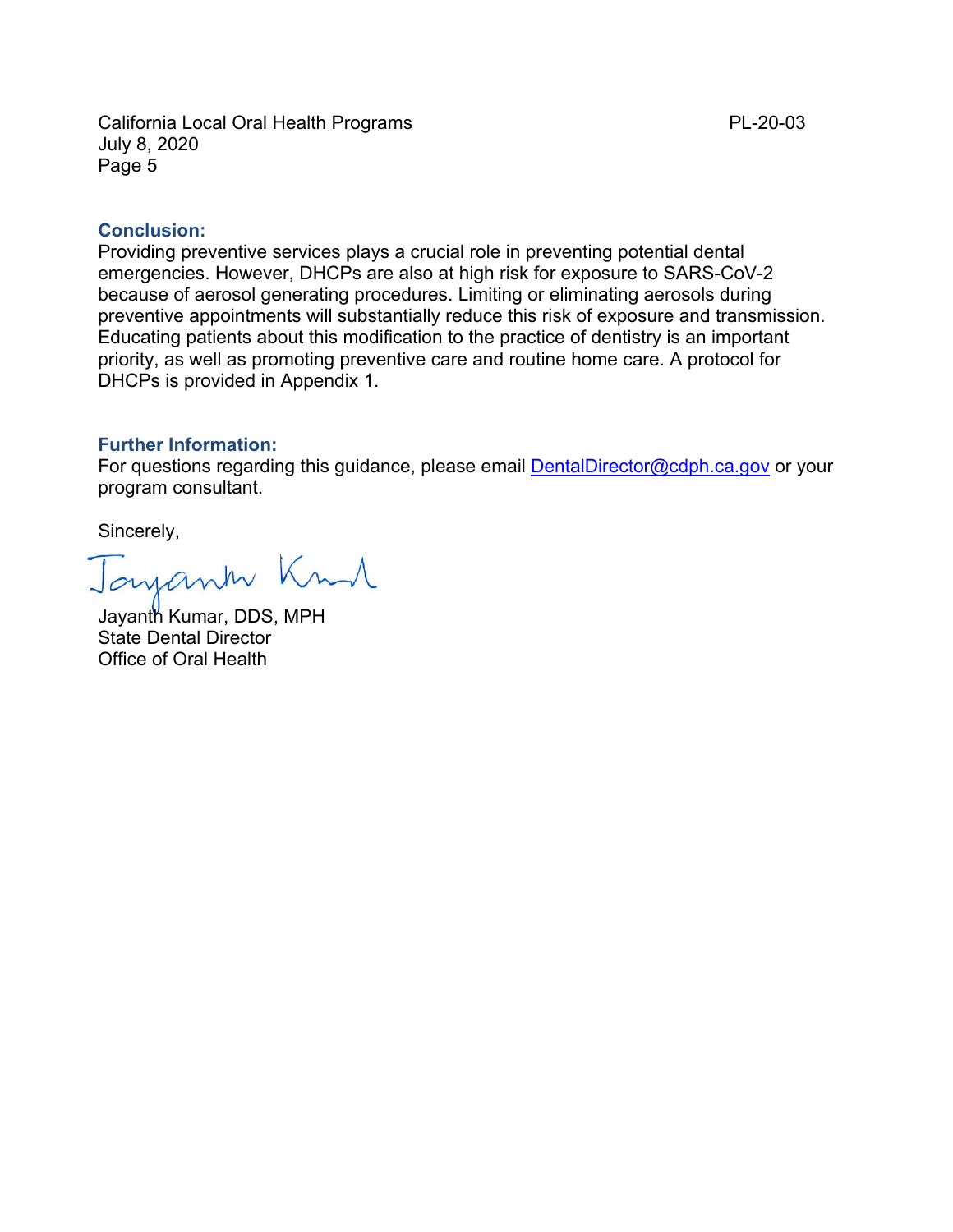# **Appendix 1**

The following is an excerpt from the CDC Guidelines for Work Place Practice**-** CDC Administrative Controls and Work Practices In the Dental Setting: https://www.cdc.gov/coronavirus/2019-ncov/hcp/dental-settings.html

- DHCP should limit clinical care to one patient at a time whenever possible.
- Set up operatories so that only the clean or sterile supplies and instruments needed for the dental procedure are readily accessible. All other supplies and instruments should be in covered storage, such as drawers and cabinets, and away from potential contamination. Any supplies and equipment that are exposed but not used during the procedure should be considered contaminated and should be disposed of or reprocessed properly after completion of the procedure.
- Avoid aerosol-generating procedures whenever possible. Avoid the use of dental handpieces and the air/water syringe. Use of ultrasonic scalers is not recommended. Prioritize minimally invasive/atraumatic restorative techniques (hand instruments only).
- If aerosol-generating procedures are necessary for dental care, use four-handed dentistry, high evacuation suction and dental dams to minimize droplet spatter and aerosols. The number of DHCP present during the procedure should be limited to only those essential for patient care and procedure support.
- Preprocedural mouth rinses (PPMR)
	- o There is no published evidence regarding the clinical effectiveness of PPMRs to reduce SARS-CoV-2 viral loads or to prevent transmission. Although COVID-19 was not studied, PPMRs with an antimicrobial product (chlorhexidine gluconate, essential oils, povidone- iodine or cetylpyridinium chloride) may reduce the level of oral microorganisms in aerosols and spatter generated during dental procedures.

# **Other materials that helped inform the Workgroup**

 AAP Policy on the Role of Dental Prophylaxis in Pediatric Dentistry: https://www.aapd.org/globalassets/media/policies\_guidelines/p\_prophylaxis.pdf

ADA Evidence-Based Clinical Practice Guideline on Nonrestorative Treatments for Carious Lesions: [https://jada.ada.org/article/S0002-8177\(18\)30469-0/fulltext](https://jada.ada.org/article/S0002-8177(18)30469-0/fulltext)

A Comparison of the Effects of Toothbrushing and Handpiece Prophylaxis on Retention of Sealants:

https://pubmed.ncbi.nlm.nih.gov/19119165/